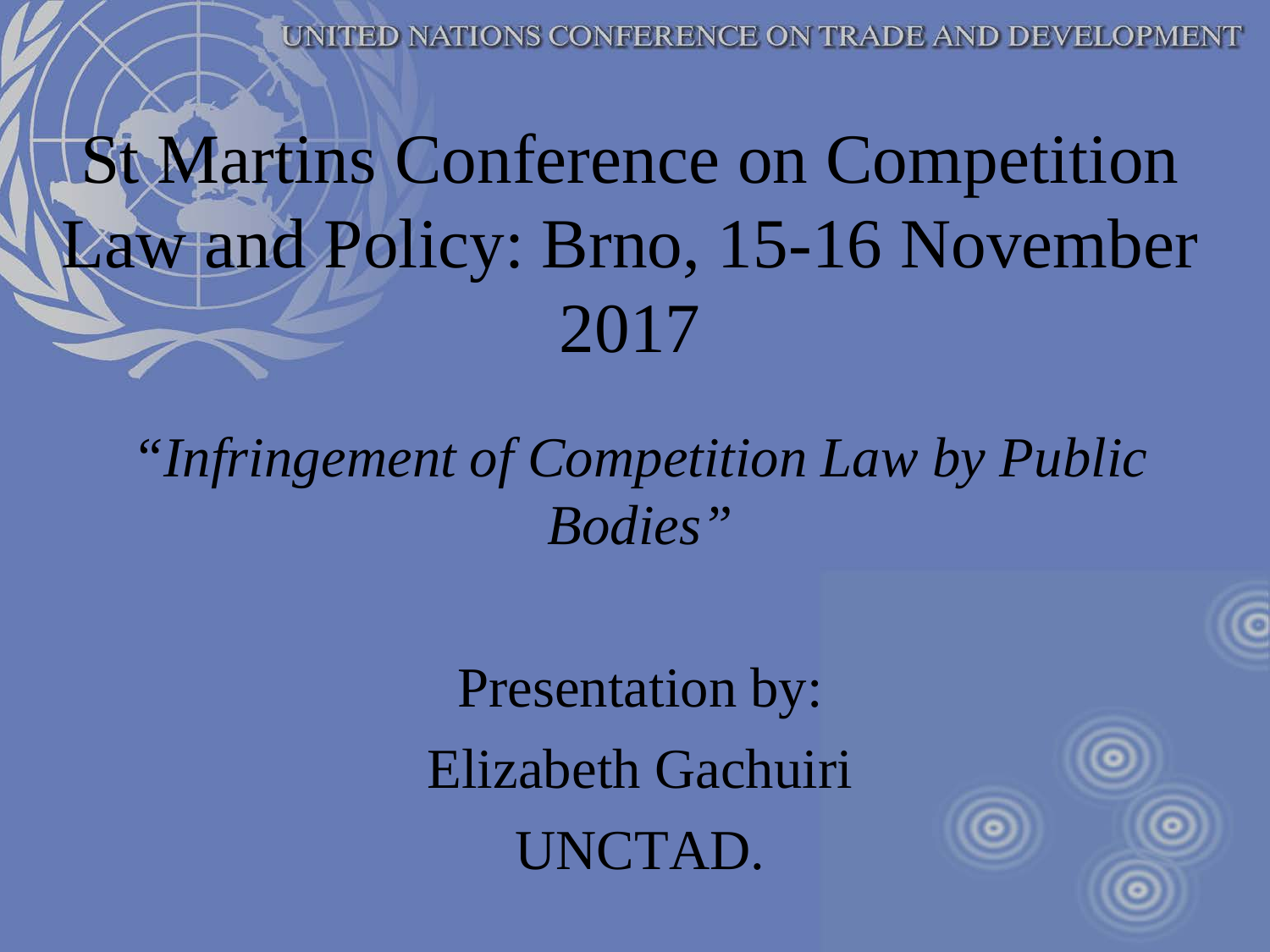UNITED NATIONS CONFERENCE ON TRADE AND DEVELOPMENT

## **Content**

• **The State operations in the Business**

- **UNCTAD- RPP Project**
- **Individuals who responded to the questionnaire, reviewed answers, or otherwise assigned**
- **Concluding observations**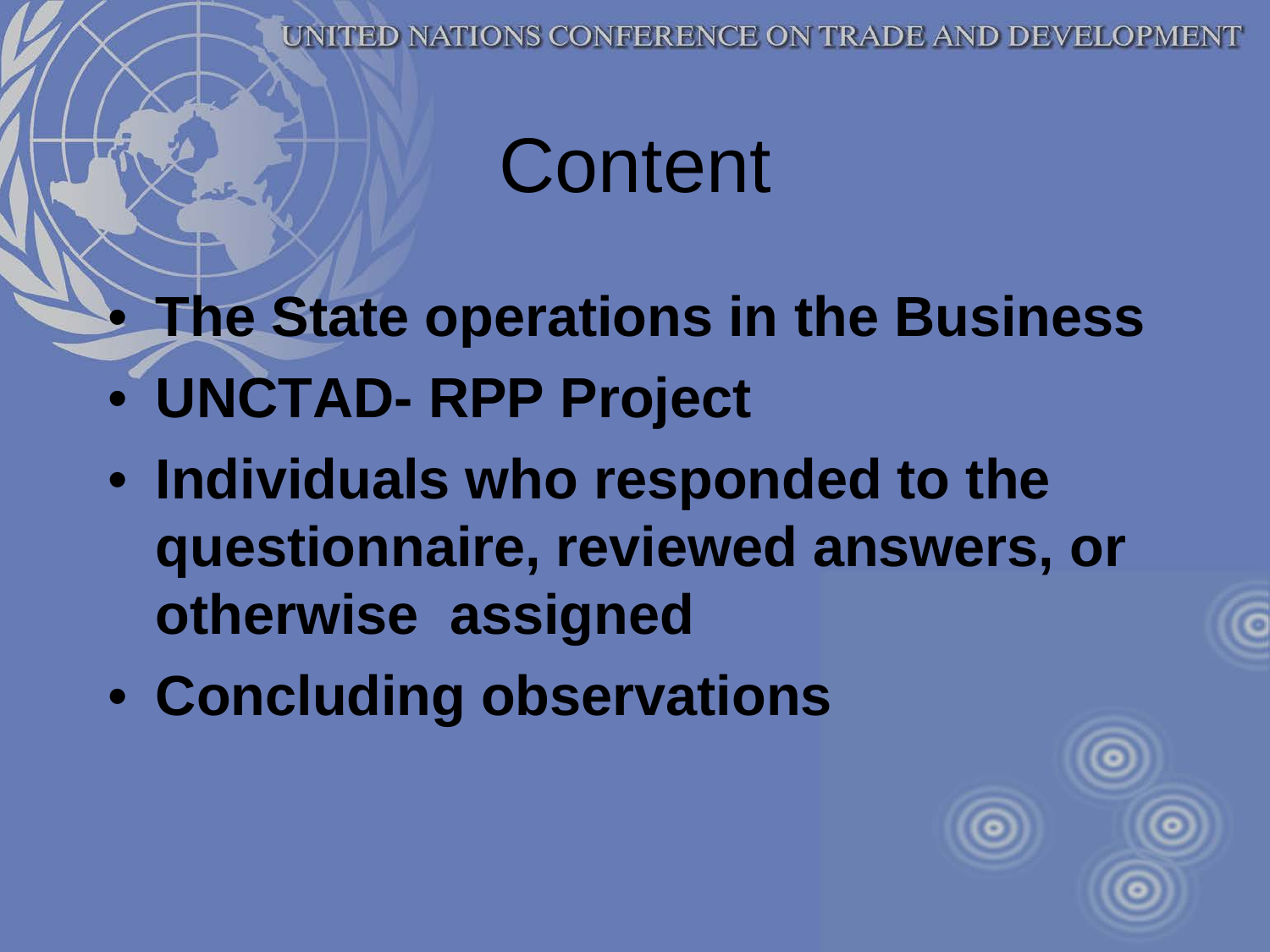### **Summary of the research Focus: Areas under examination.** Part I considered coverage of competition laws to proscribe state-related acts and made some suggestions about what these laws should include.

• Part II looks at how much and how well the existing prohibitions are enforced against state and local actors and administrative bodies: in short, how does it all work in practice?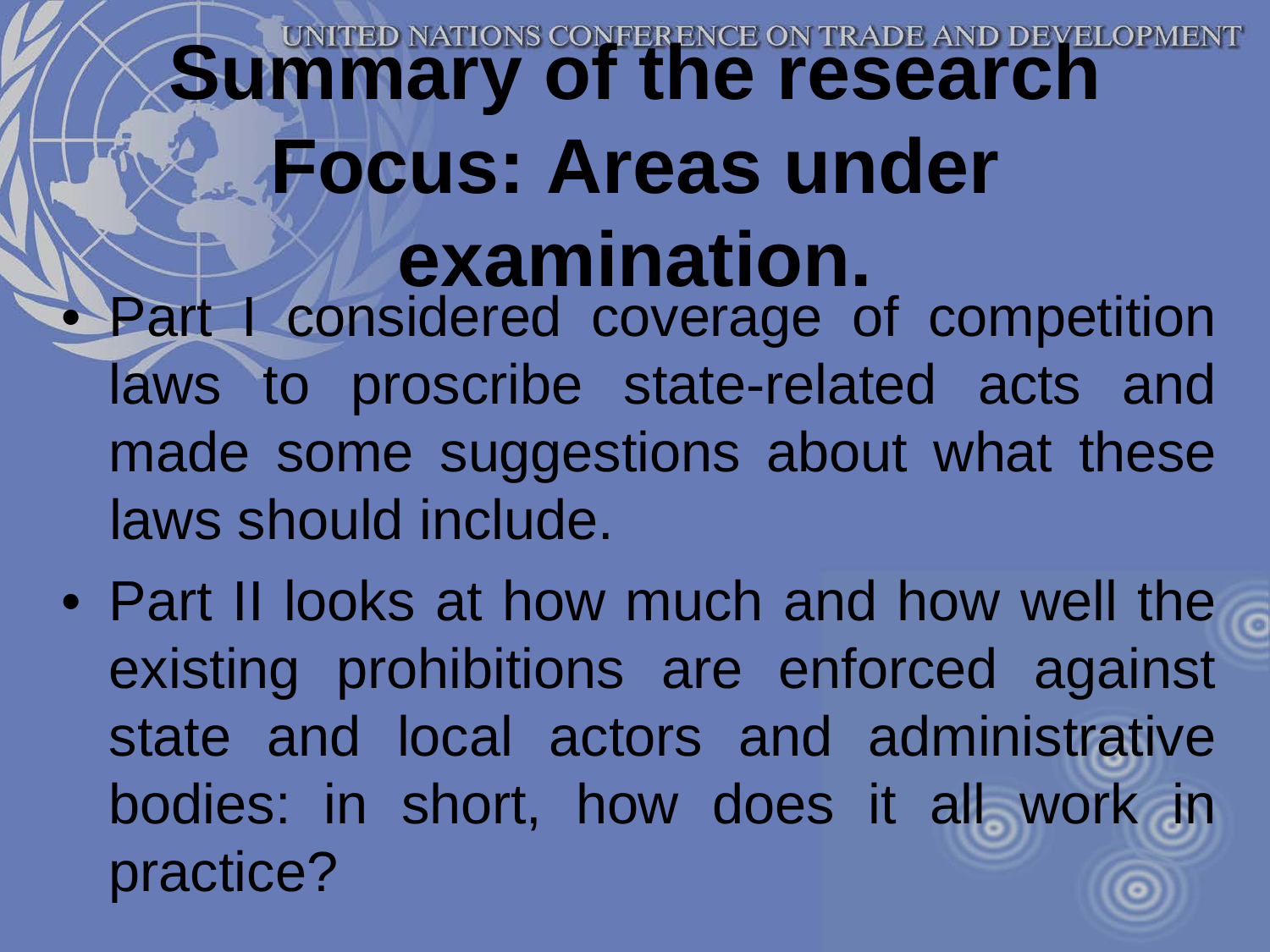NATIONS CONFERENCE ON TRADE AND DEVELO

**The Standing points:** 

The state can pose a significant competition enforcement challenge but is also an instrument for public interest.

• How should nations draw the line between legitimate and illegitimate acts?

• Is competition law enforcement peculiar visà-vis other laws?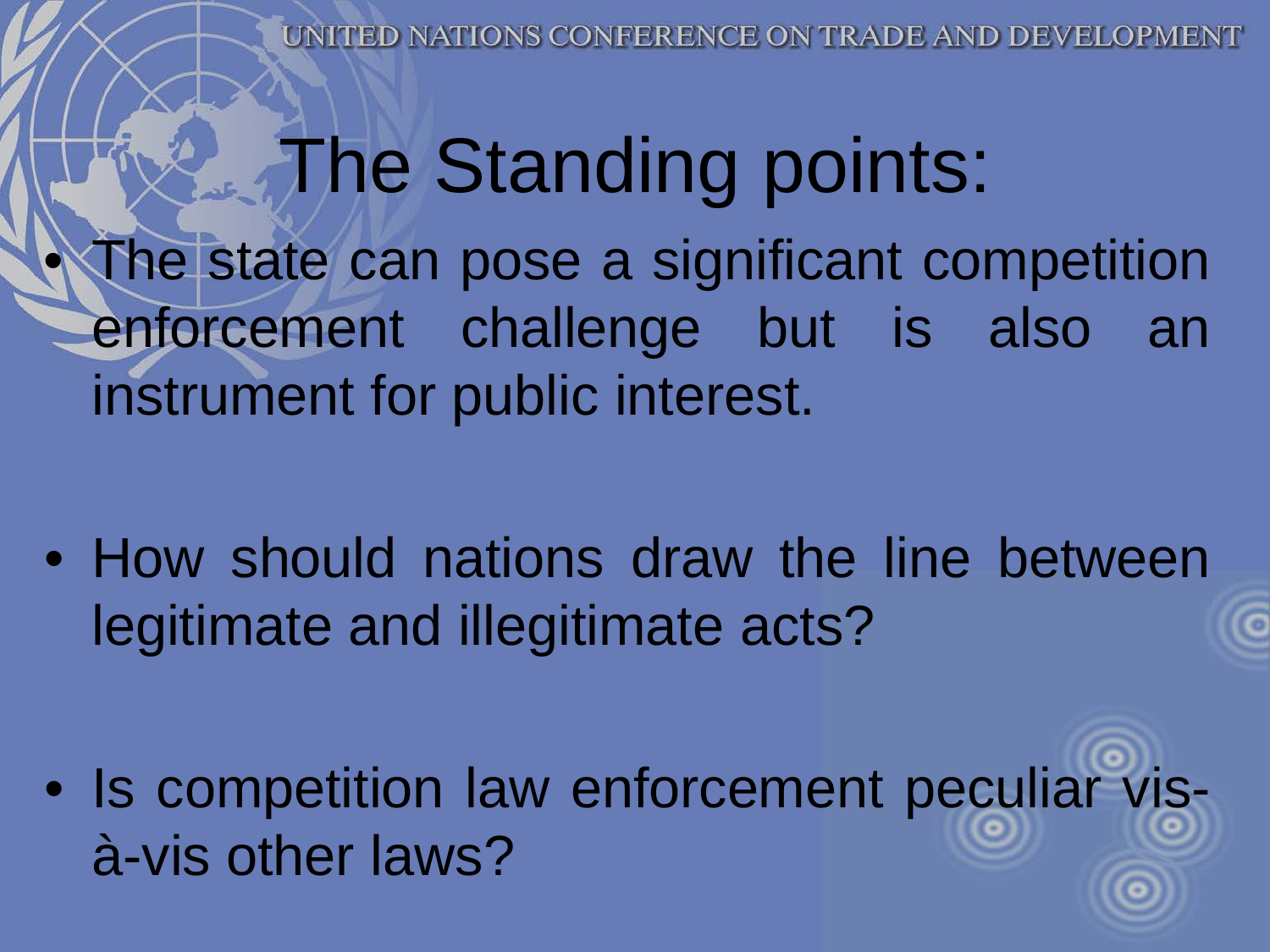# UNITED NATIONS CONFERENCE ON TRADE AND SCHEME OF the Survey **Questionnaire**

**≻Competition law coverage of SOEs?** Competition law coverage of entities to which the state has granted special or exclusive rights or privileges (example of EU)

Competition law coverage of anticompetitive state and local measures and law against restraints to trade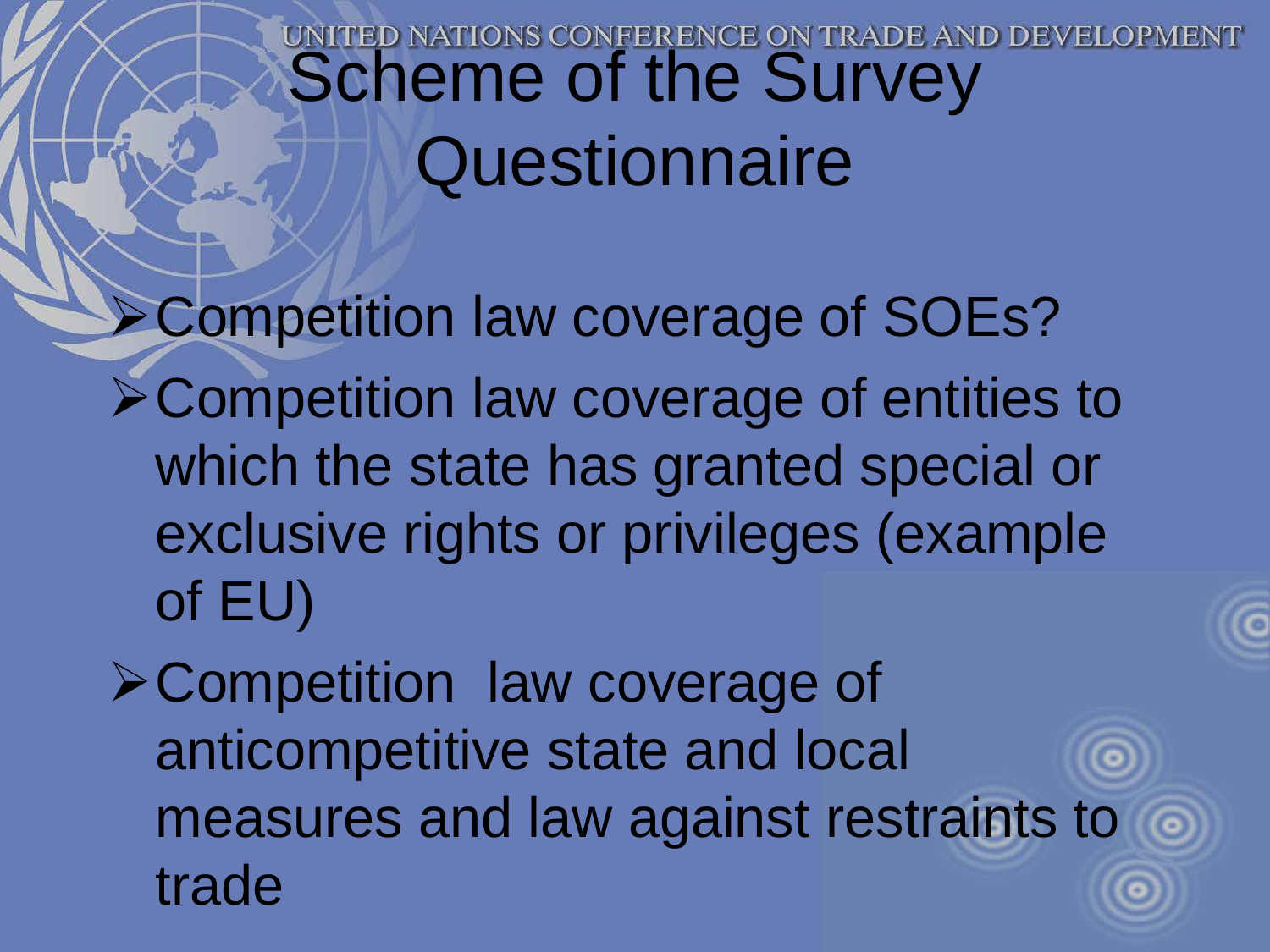$\boldsymbol{\circ}$ 

#### **Six recommended principles based on earlier research\***

**Competition law should cover SOEs** 

- 2. Competition law: sanction to complicit state officials
- 3. Competition law should cover enterprises with exclusive privileges and special obligations, with public mandate defence (EU)
- 4. State action defences should be narrow

\***Eleanor Fox and Deborah Healey**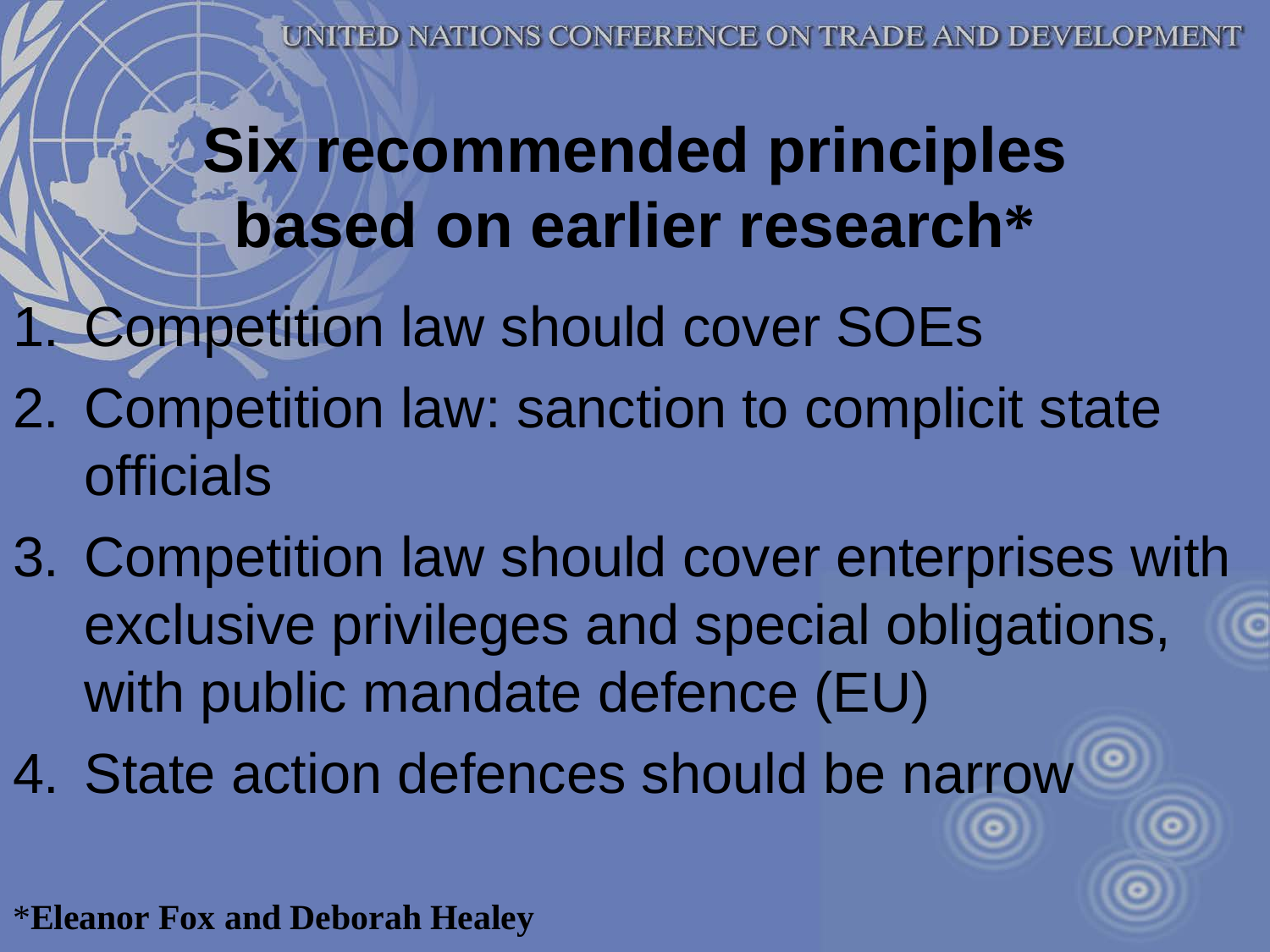# Six Principles Continued…

- 5. **Common markets**: law should integrate free movement, state restraints and competition principles (EU)
- 6. **Federal systems with supremacy status:**  robust preemption of excessively anticompetitive state measures
- Note: these recommendations, may not be appropriate or applicable to all jurisdictions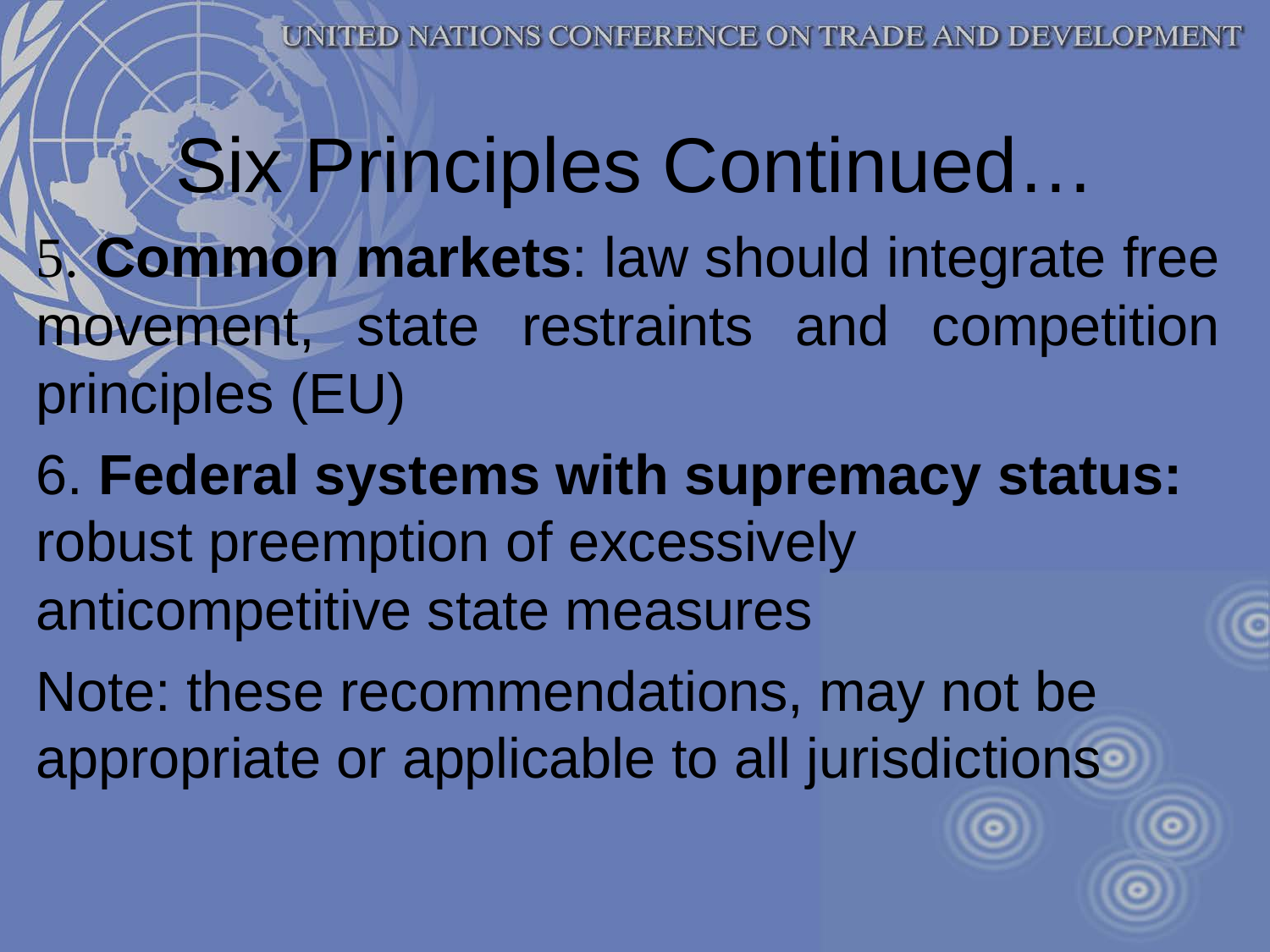UNITED NATIONS CONFERENCE ON TRADE AND DEVELOP **Main issues covered**

#### **A. Anti-competitive Acts by State or State-Privileged Entities Operating on the Market**

(i) Question of competition statute coverage to State-owned entities and other entities in which the State has an interest. For example, is the State a "person" or "undertaking" capable of violating the competition law?

#### □ 27 jurisdictions were covered\*

□ Countries covered include; Chile, Serbia Cyprus, Slovenia, Egypt, South Africa, EU, Sweden, Finland, Switzerland, Hungary, Turkey, India, Ukraine, Indonesia, Zambia, Ireland, Japan, Kenya, Latvia, Mauritius, Montenegro, The Netherlands , New Zealand, Oman, Peru, Russia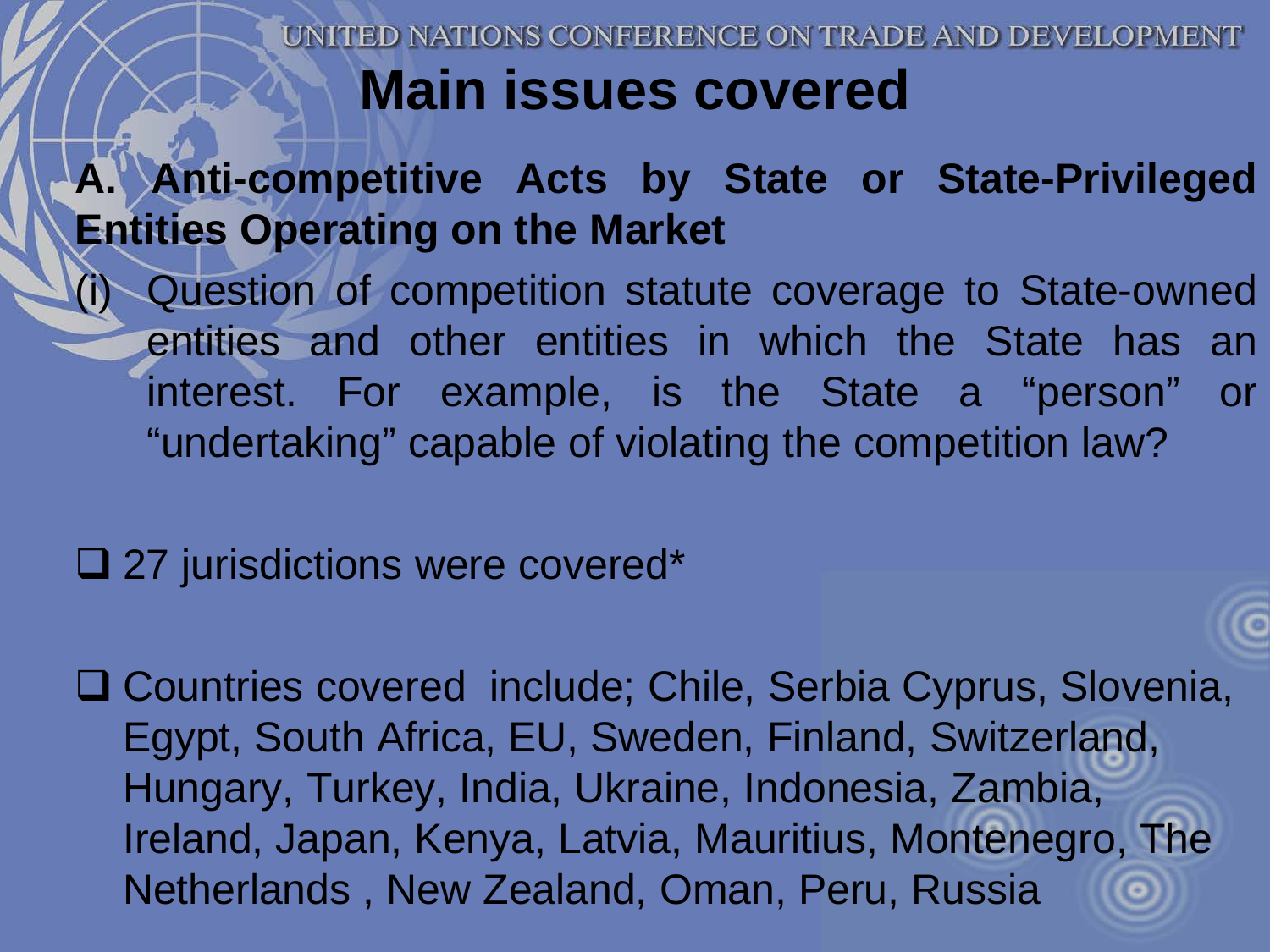### **Anticompetitive State Acts cont…**

*(ii).* Competition statute and distinction between State entities that are covered by law, and those that are not covered.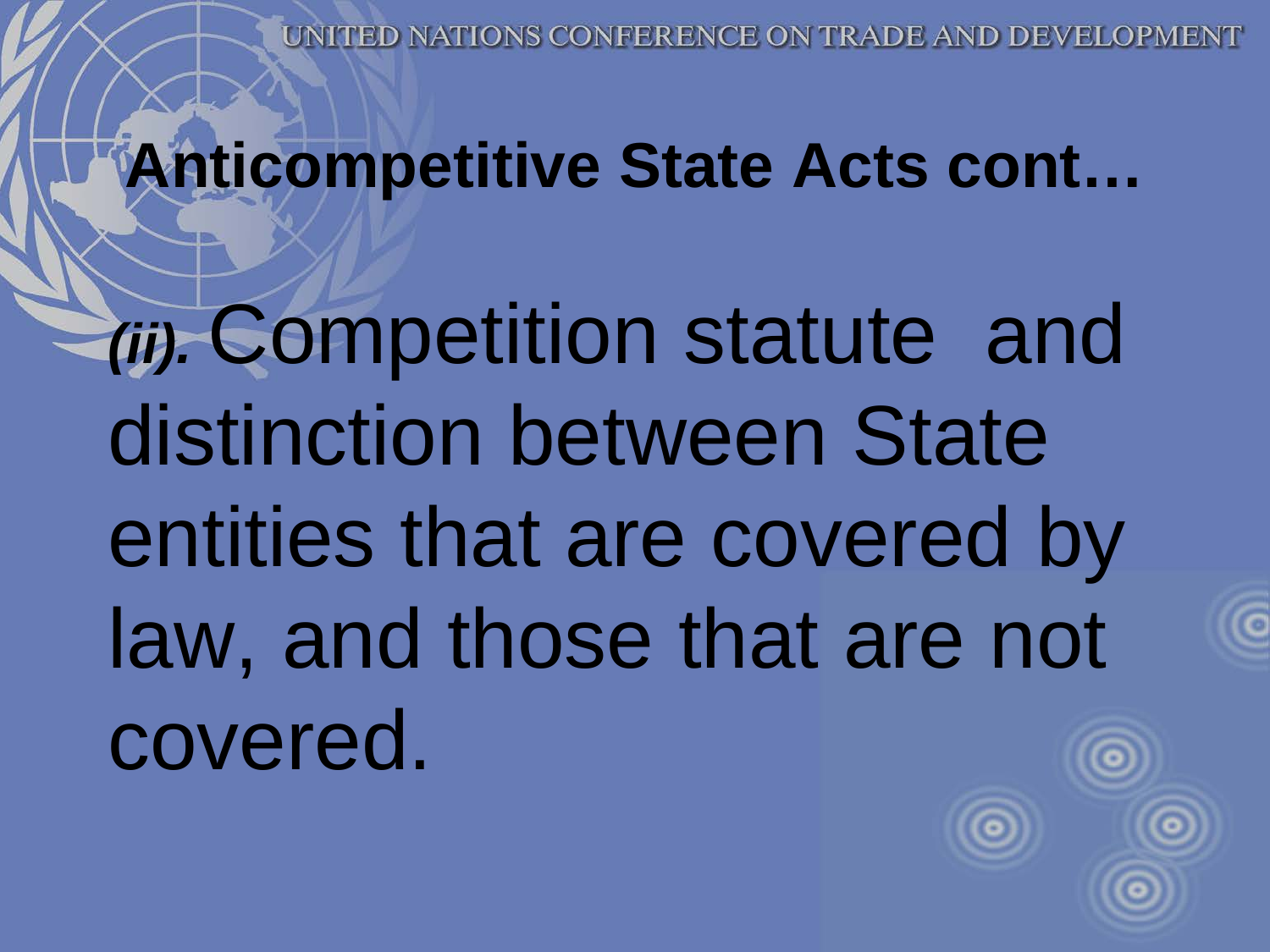UNITED NATIONS CONFERENCE ON TRADE AND DEVEL

#### **Research Highlights** Most competition laws potentially cover SOEs

- **Business activities is the most common** test: unanimous except Oman)
- **\*Many jurisdictions make no distinctions** between state and non-state actors,
- "undertakings", implies business activity  $\triangle$ **Exemptions on public interest is common**
- ❖ sometimes it becomes an obstruction to enforcement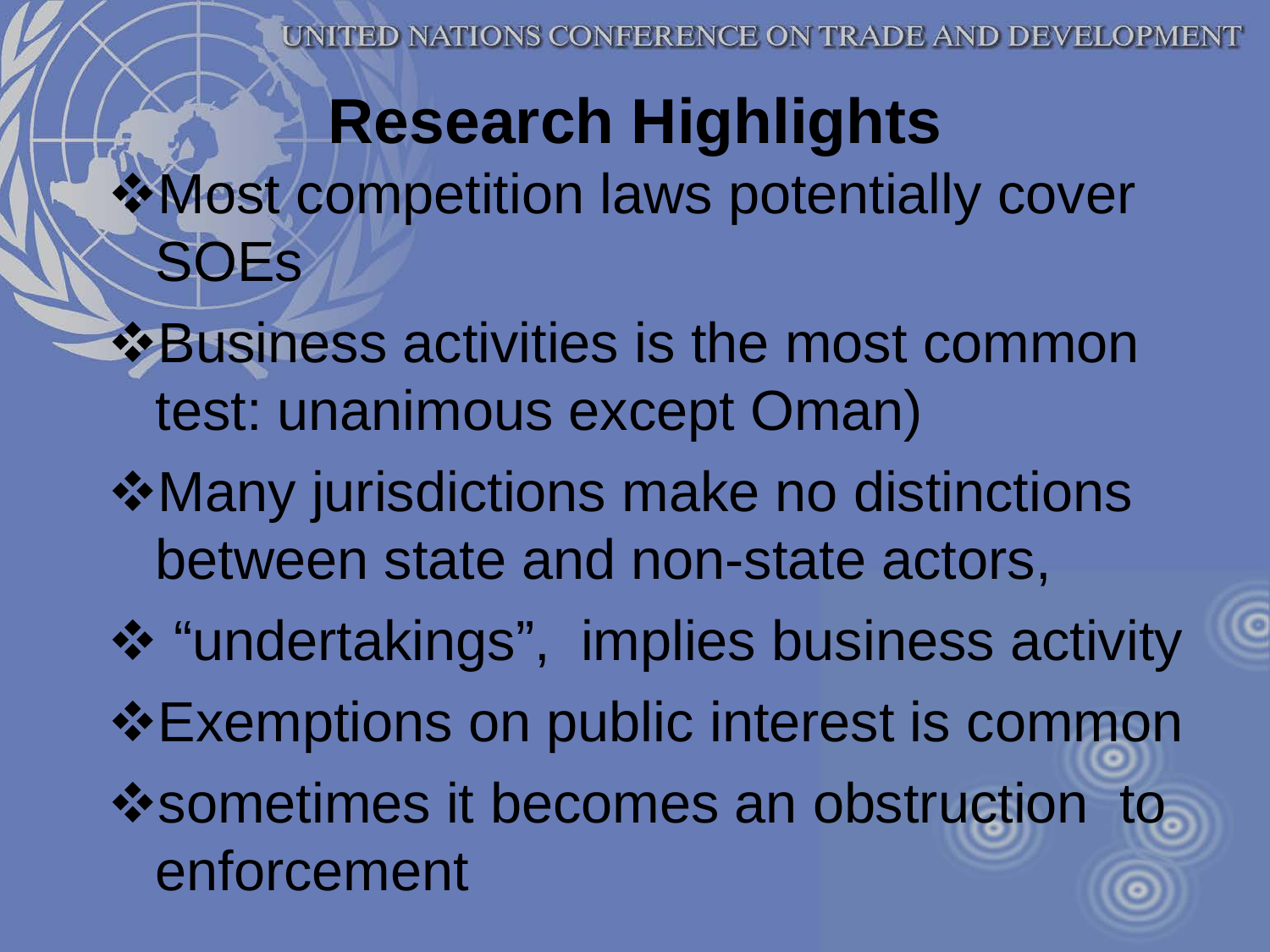## **Highlights cont….**

In answering how frequently the authority has opened investigations or brought proceedings against SOES the results:

- One said "frequently" (Ukraine)
- 19 said "occasionally"
- **\*3 said "almost never"**

**\*Russia notes that public authorities at all** levels are covered and that investigating them is part of the day to day work of FAS.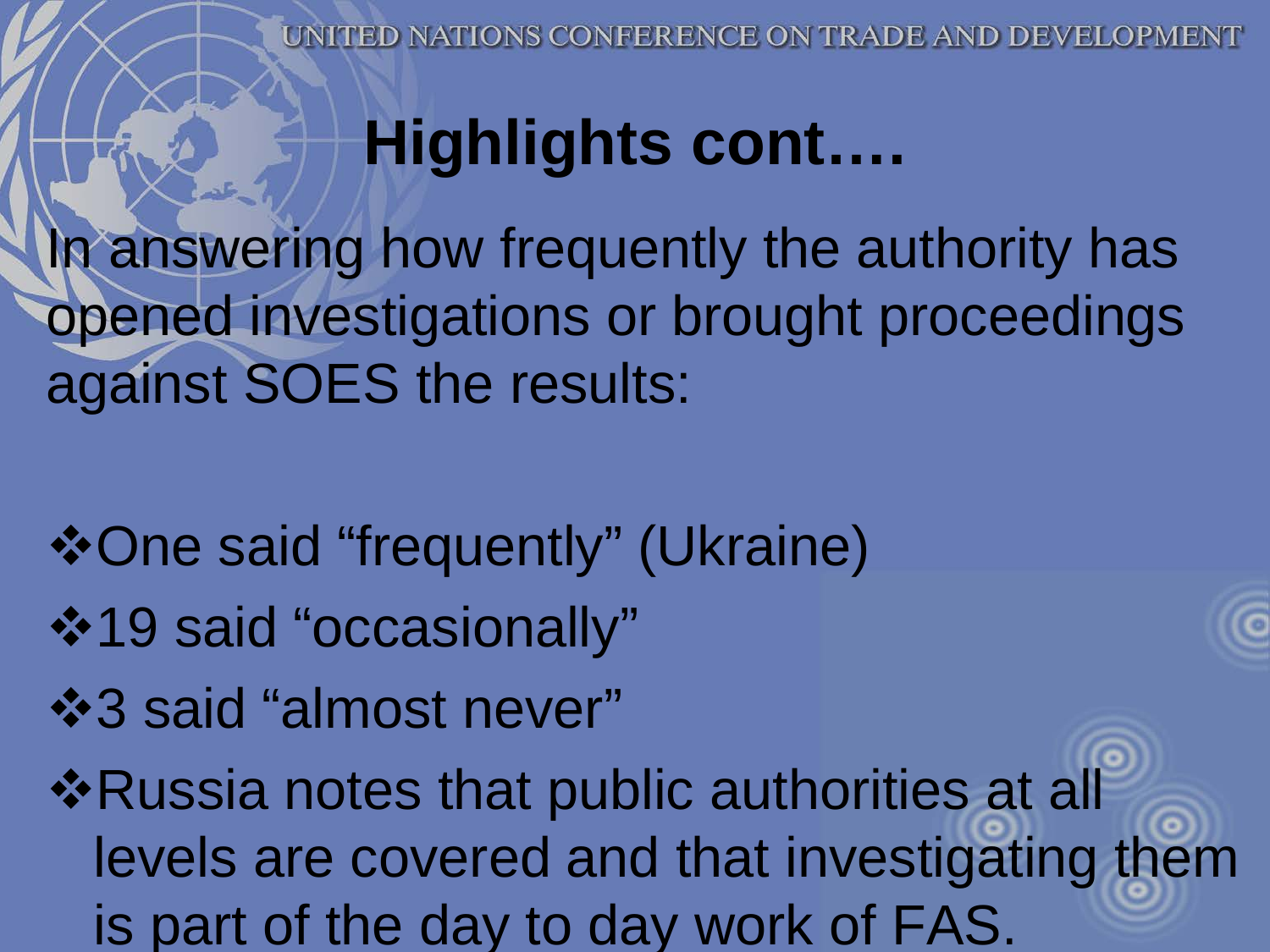UNITED NATIONS CONFERENCE ON TRADE AND DEVELOPM

# More Highlights

When asked "Is enforcement a priority?"

 $•9$  **said yes15 said no** 

When asked about enforcement actions (2013-2015) the total number of actions were:

2013 (35), 2014 (27), 2015 (32)

**\*The highest numbers were in Cyprus (4** in 2013) and Sweden (9 in 2014,9 in 2015)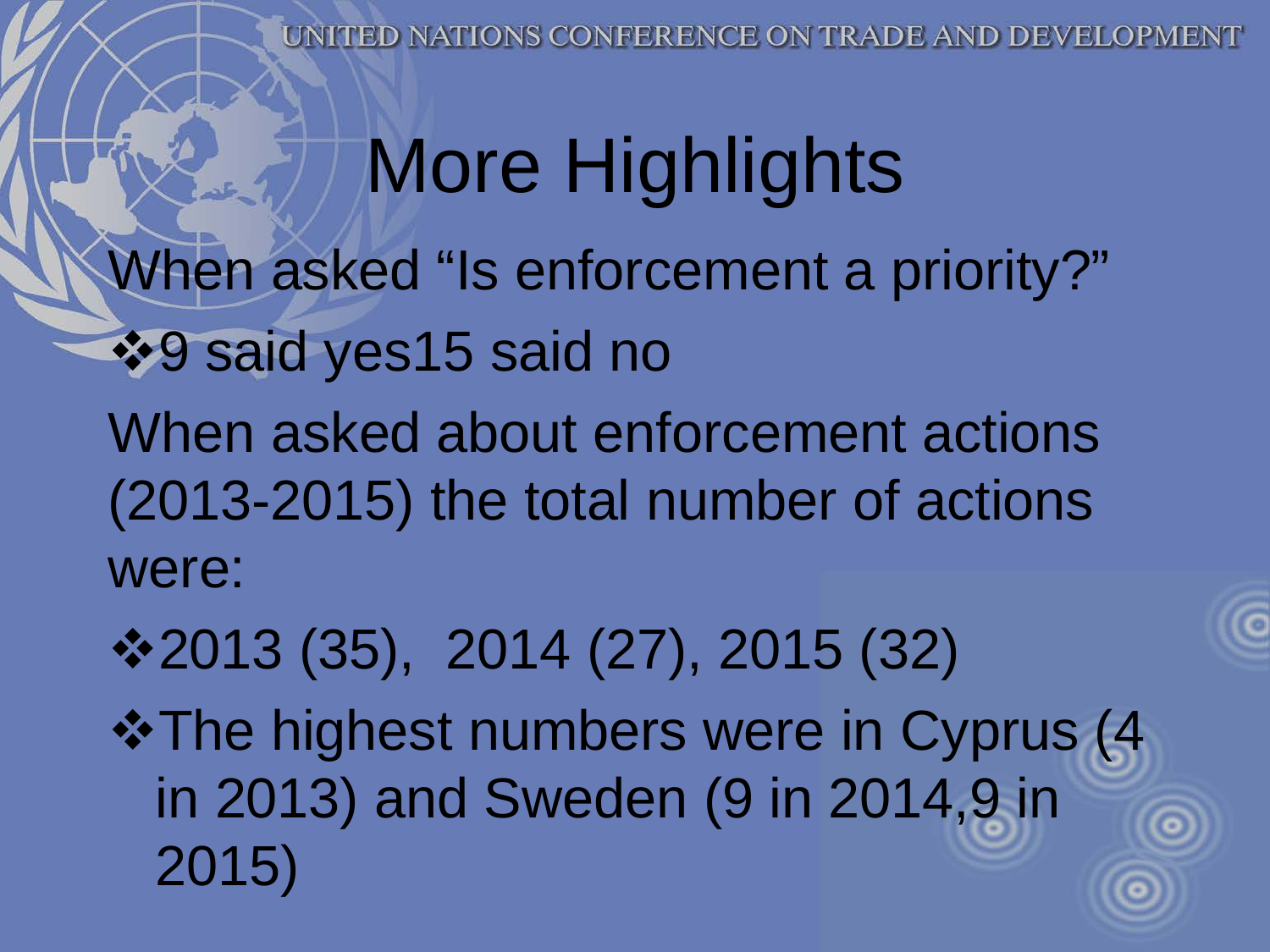# Highlights Cont…

**\*Russia:** No specific statistics on actions against state bodies; but a large number of important cases, a variety of different remedies provided: a possibility of criminal prosecutions under other state bodies

 $\triangle$  **A number of jurisdictions only took one** enforcement action over the three year period.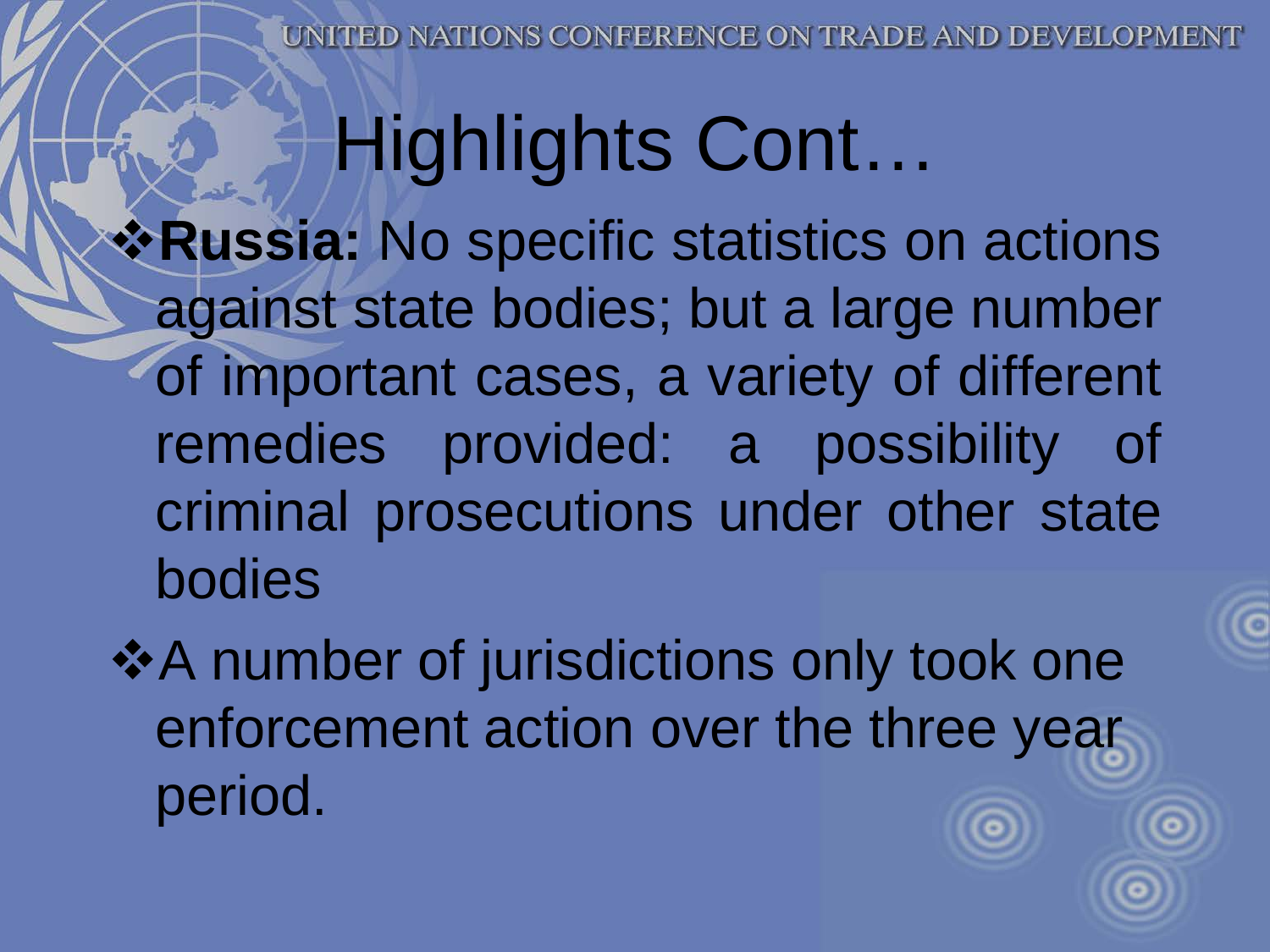UNITED NATIONS CONFERENCE ON TRADE AND DEVELO

 $\odot$ 

# More Highligts.

 $\cdot$  in terms of actual injunctions, Netherlands had the highest reported number – 4 in 2015

 $\diamond$  **In almost half the cases fines were not** paid for reasons including that the case went on appeal

 $\triangle$ **Other actions included informing the** State Audit Office, and behavioural undertakings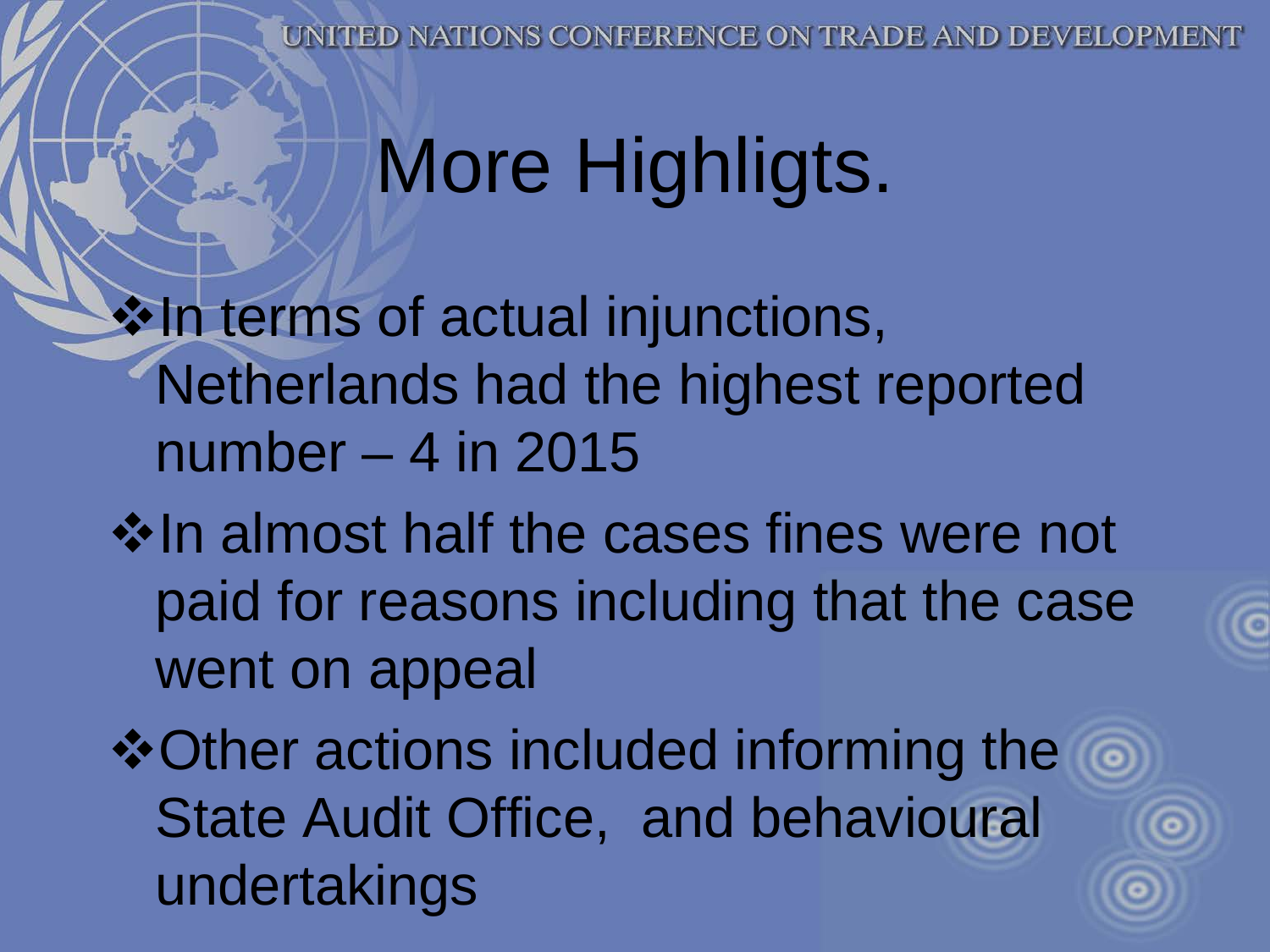**FERENCE ON** 

## **Undertakings granted special and exclusive rights**

How often are proceedings brought against such undertakings or enterprises?

- □12 said "occasionally"
- 2 said "almost never'
- 5 said "not at all"

 $\Box$  (some had no separate statistics for the category)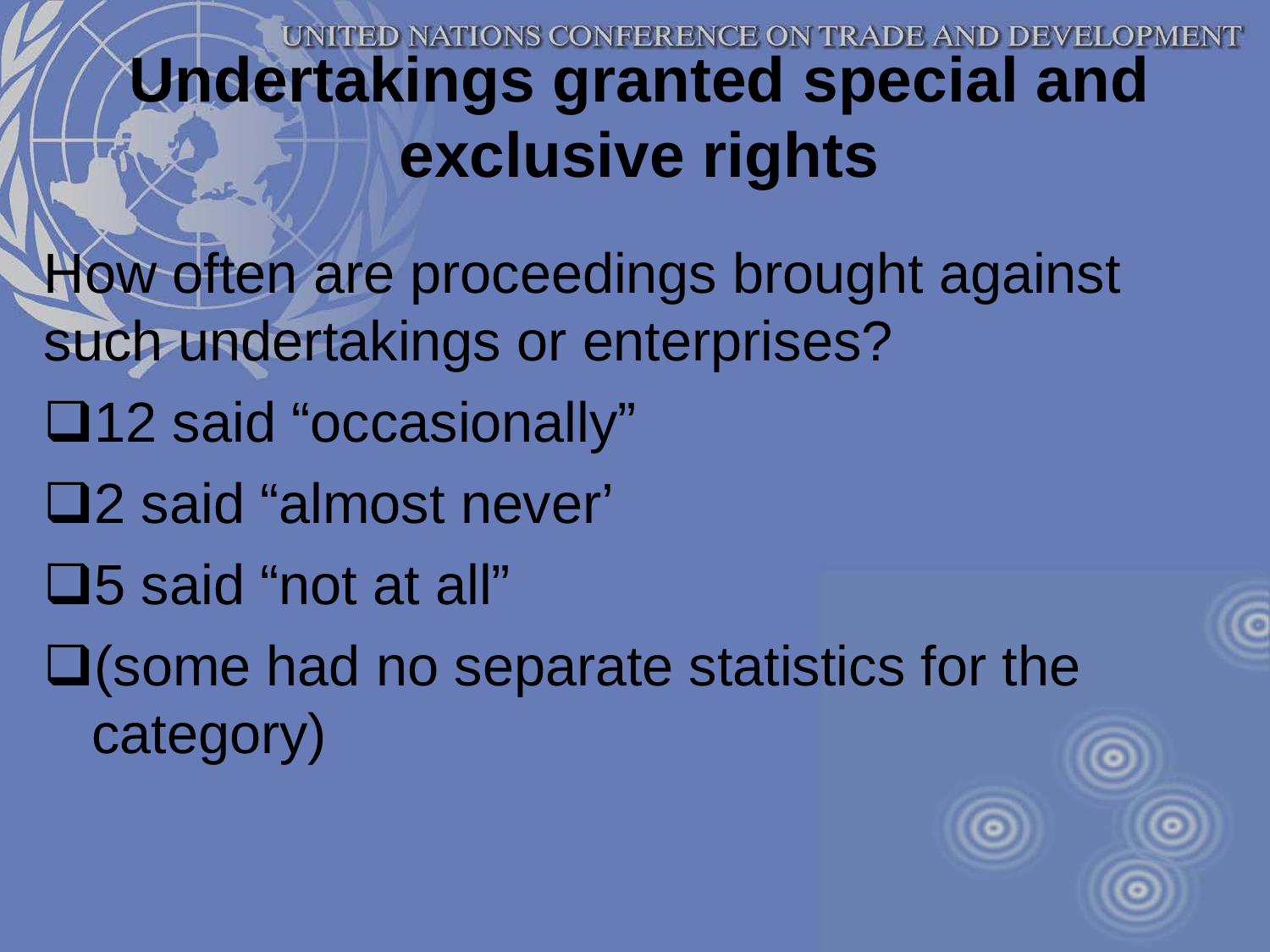UNITED NATIONS CONFERENCE ON TRADE AND DEVELOP

**Exclusive rights cont..** Is enforcement a priority? **Ellenside 6, No 12** Enforcement actions Totals 2013 (22), 2014 (24), 2015 (16) Most in the EU

Much smaller number of injunctions and fines-in single figures overall-India notable numbers; but relatively low; no other remedies mentioned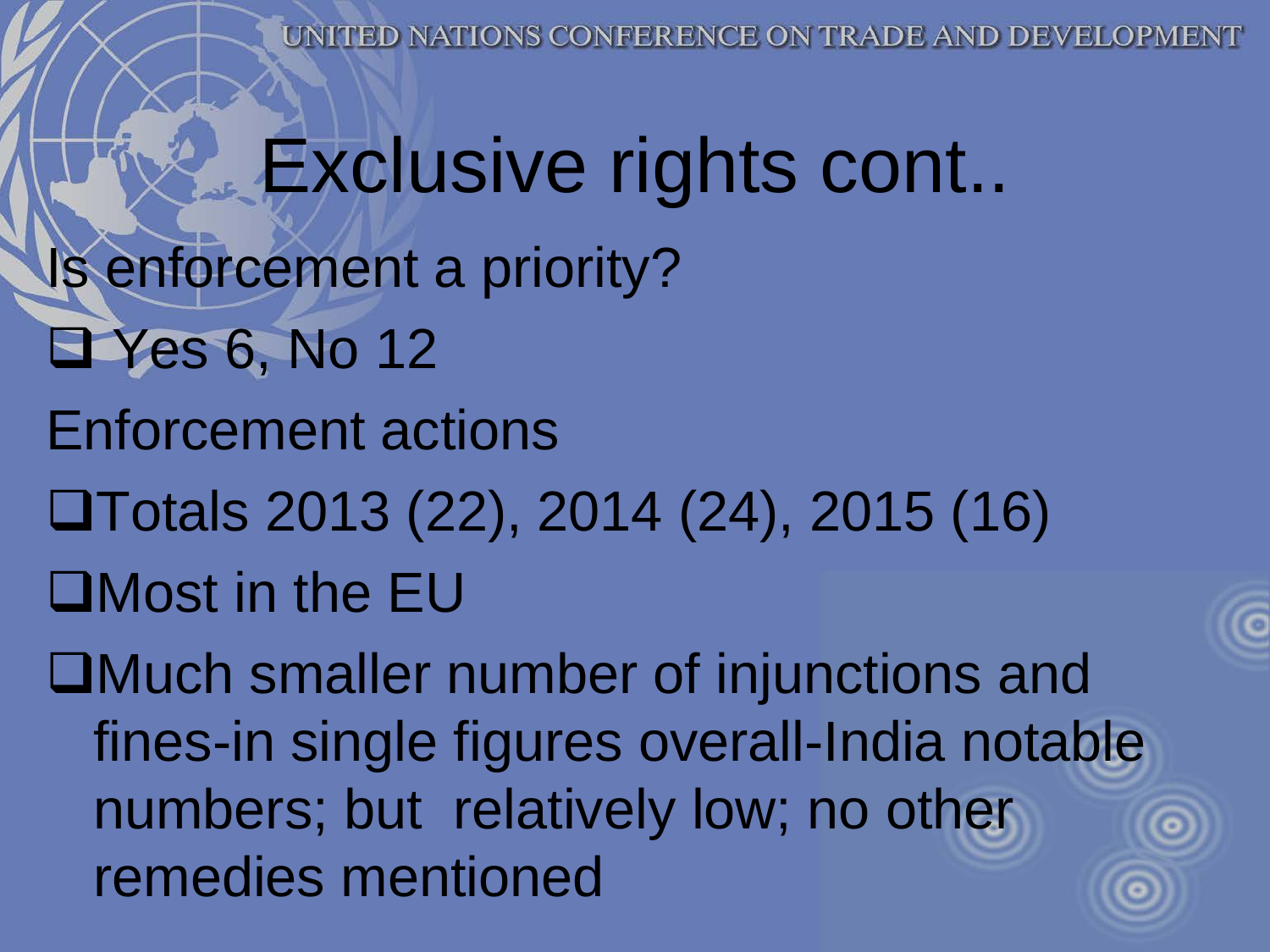JFERENCE ON TR

# **Abuse of government power**

(Example: tying water supply to acquisition of pipes; exclusive right to mine a mineral which was the best and cheapest input into production of electricity)

#### **Does your law have a similar provision?**

√ Yes 8, No 16; Some had no similar provision but the general abuse provision would catch conduct

In answering how frequently the authority has opened investigations or brought proceedings against SOES the results: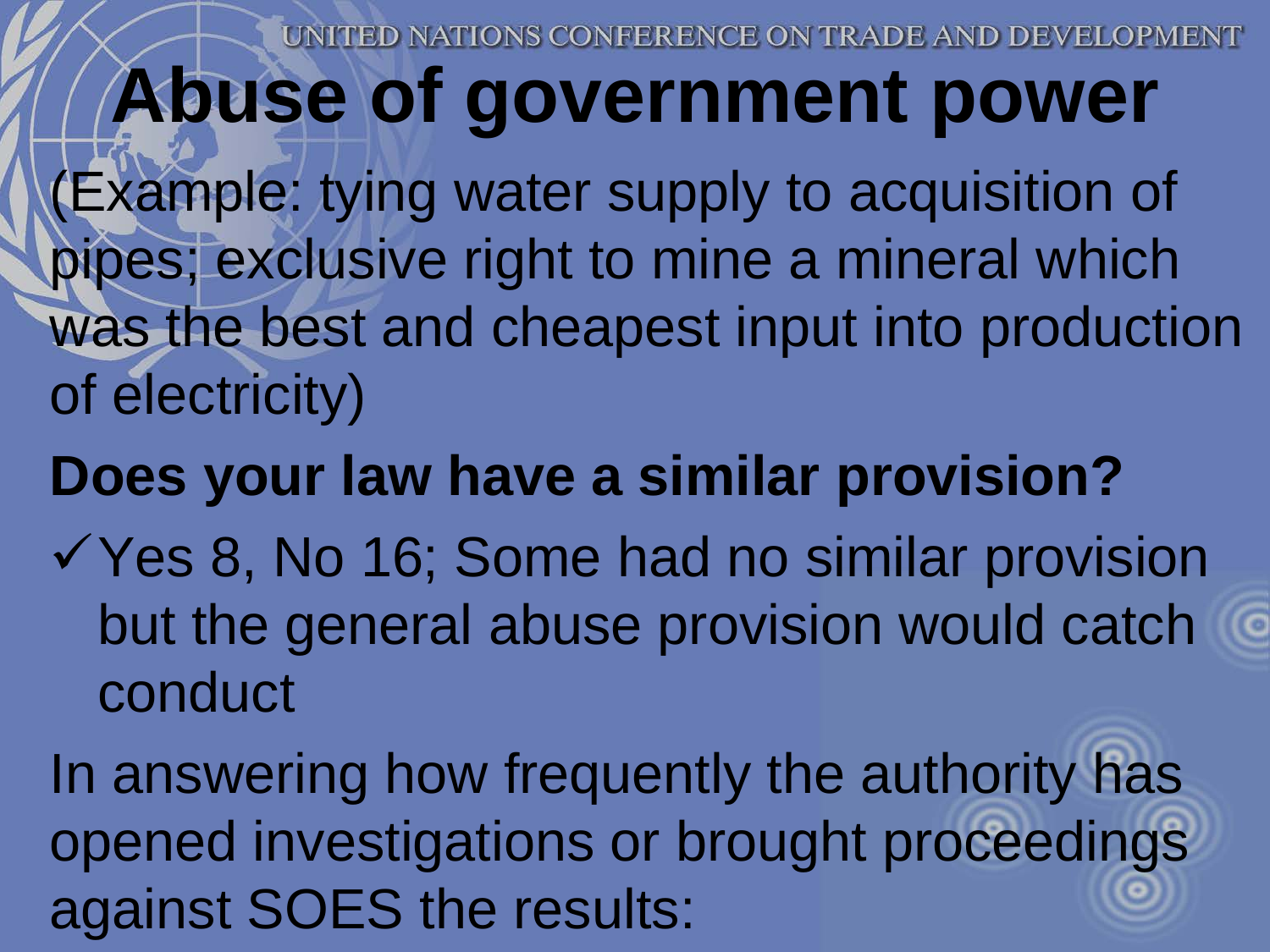- Abuse of Government Power cont.. **Investigations** 5 "Occasionally"1 "Almost never" Rest N/A **Prioritisation**
- $\checkmark$  Yes 3 No 5 Rest N/A; Enforced mainly in the EU
- Very little evidence of fines, injunctions or other action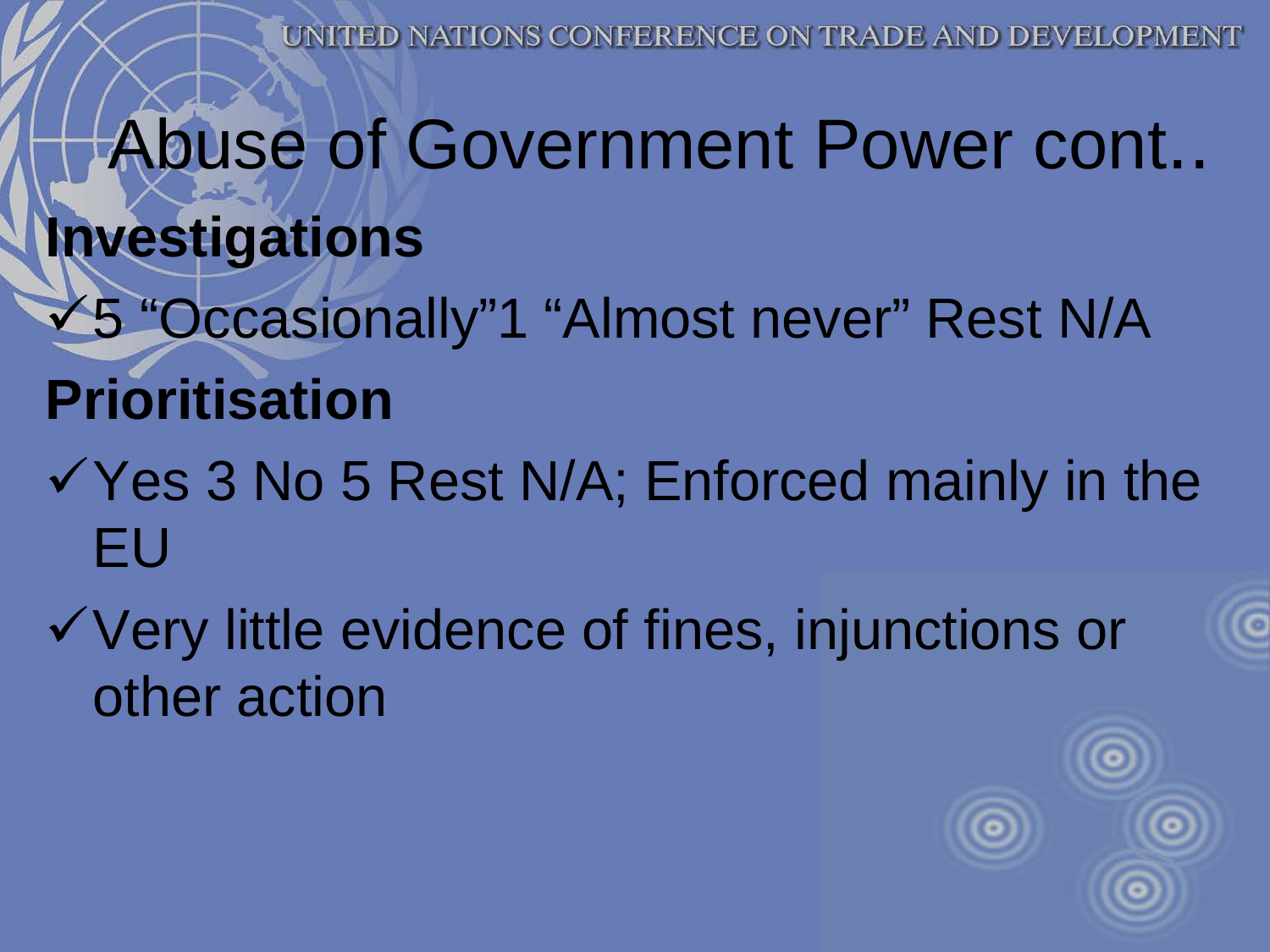**CONFERENCE ON TRA** 

#### **Support for or resistance to enforcement**

Did a government body or official ever disagree with or attempt to override your assessment of a state activity on the grounds of national interest or sovereignty?

 $\checkmark$  Yes 4, but no express evidence of overriding decisions

Does enforcement in this area have popular support? Yes 8, No 3 Not answered 13: Some said great public support when issues involved interference with their rights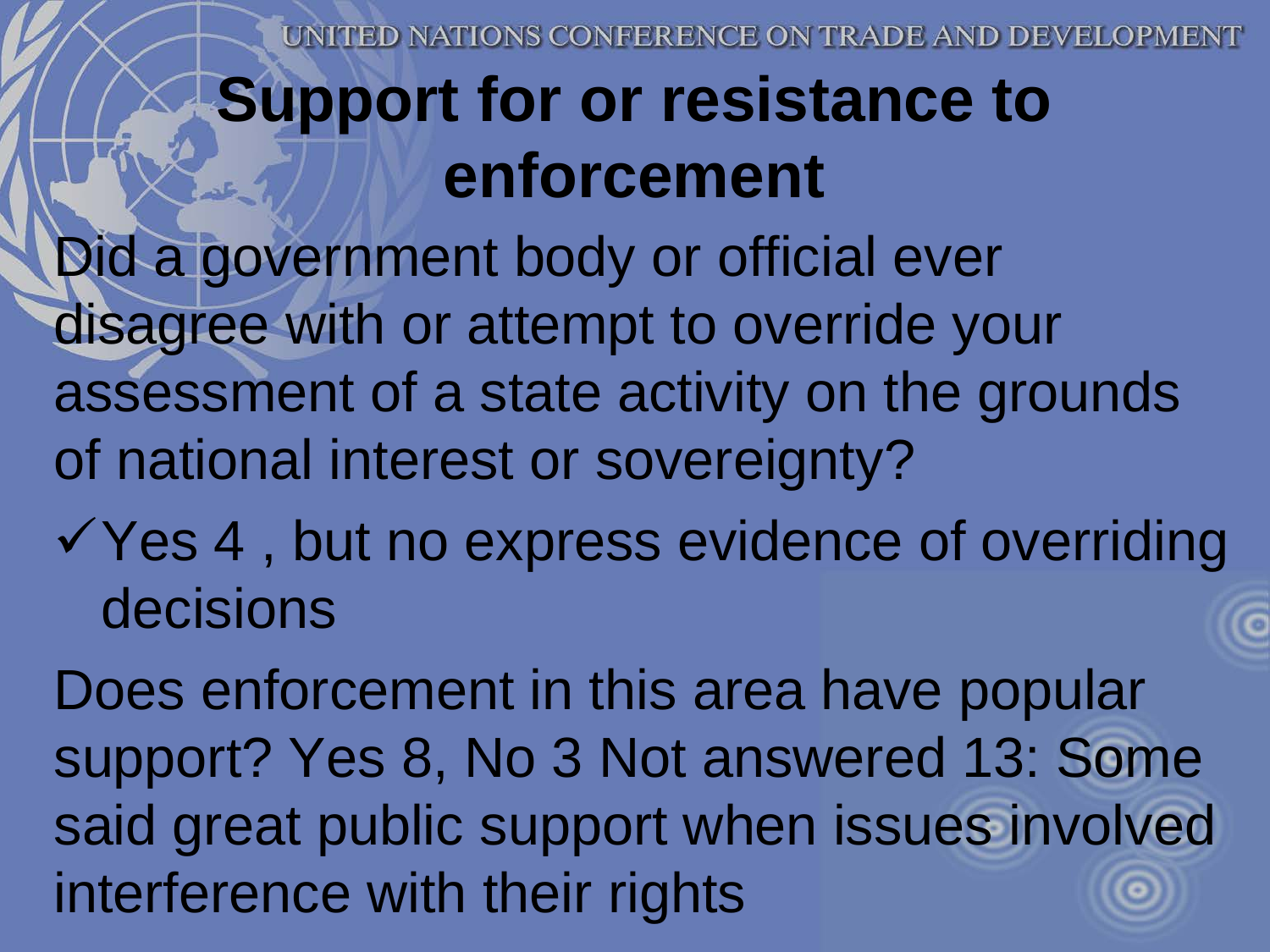UNITED NATIONS CONFERENCE ON TRADE AND DEVELO

# Some Examples

**Russia** is very active in this area –large number of investigations/ actions

FAS has stated that violations of public authorities have declined significantly between 2010 and 2016

**Peru:** Estimates 45 public authorities in Lima eliminated 978 unnecessary regulations affecting different economic sectors  $\bullet$ 

**ICN and World Bank award for this program**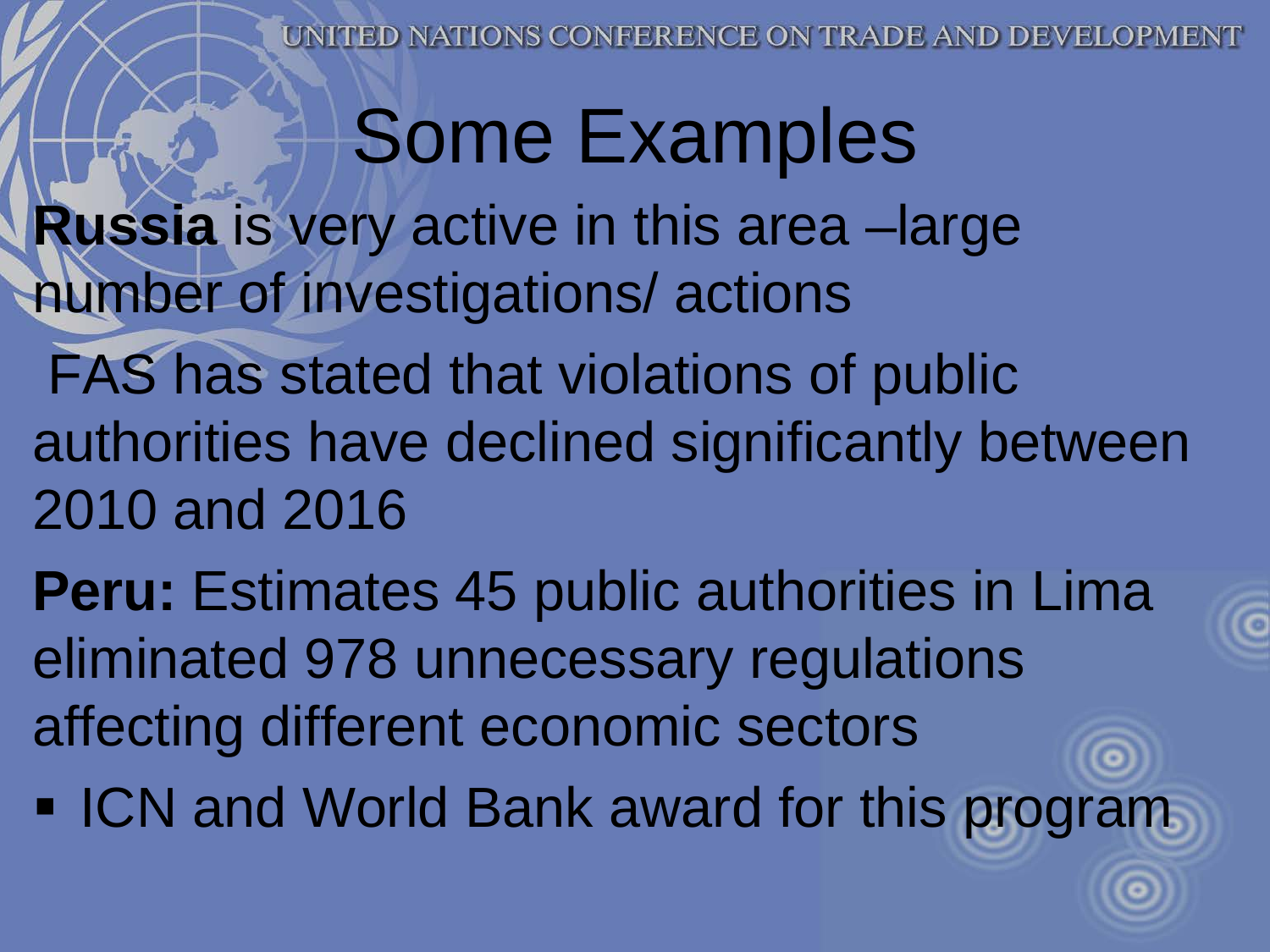# **Observations**

 Investigations on abuse of government power were relatively limited and few jurisdictions prioritised it, mainly the EU.

**Express disagreement or attempts to override** decisions of the regulator by government or government bodies on grounds of national interest or sovereignty, limited, but answers were few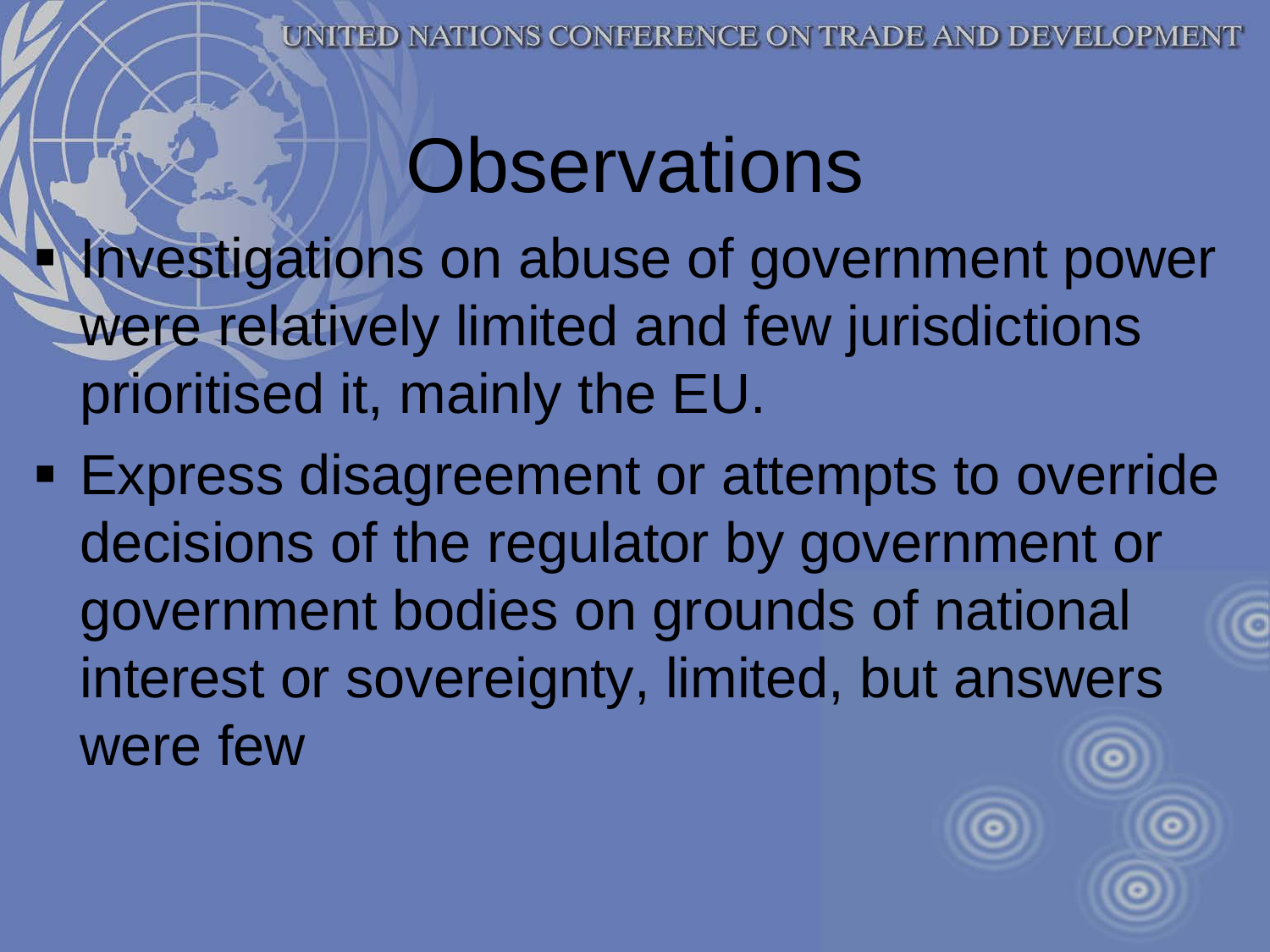# Concluding Observations:

• SOEs enaged in business activities are capable of breaking competition laws and therefore should be covered

- The degree of compliance or interferance with competition law enforcement may change with the government of the day
- Does competiton advocacy have a role? Question to ponder!